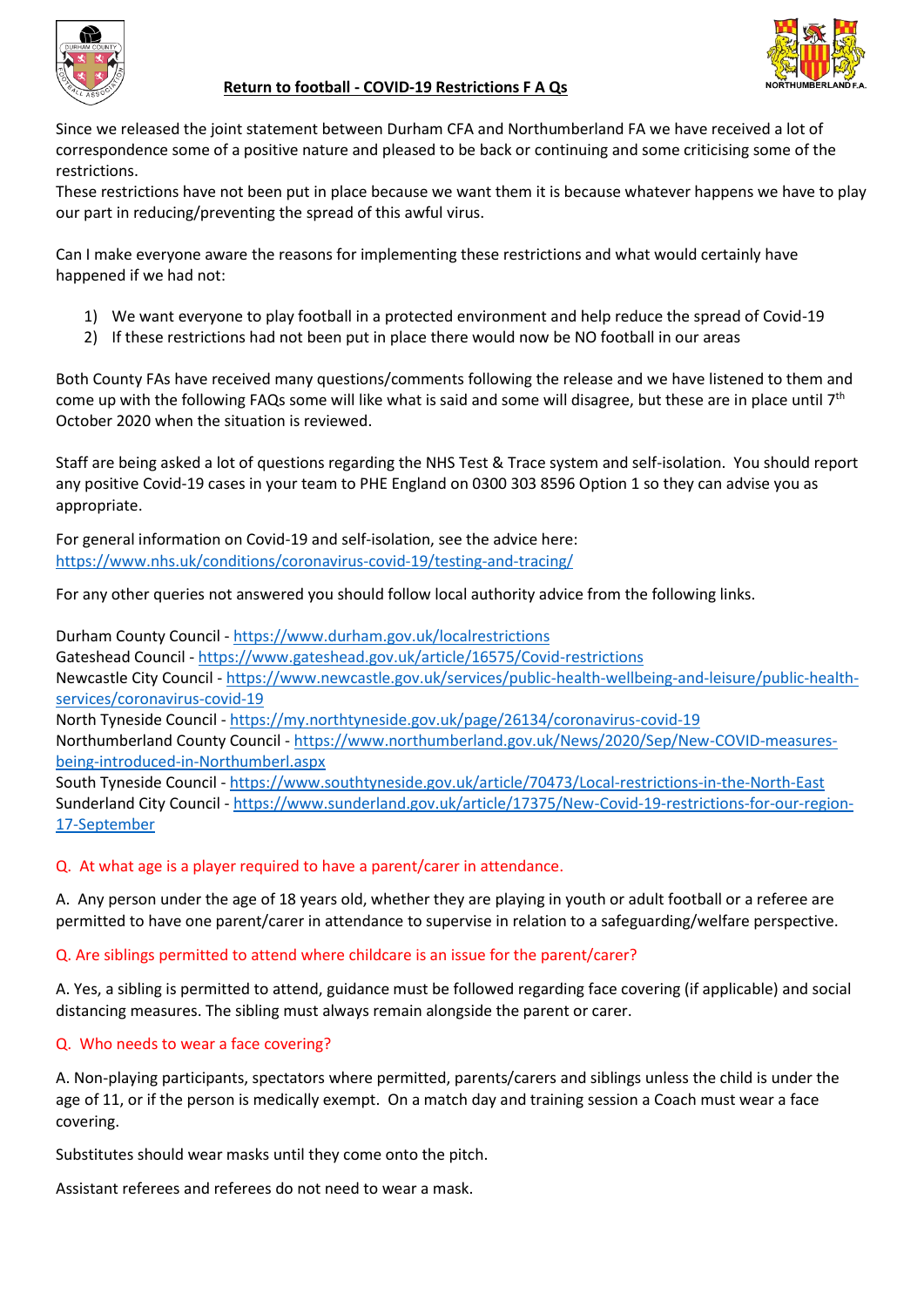



In addition. Coaches working with deaf/disabled players who require lip-reading are exempt from wearing a mask when giving instructions or talking to those players. The link for the Government website on face coverings is provided: [https://www.gov.uk/government/publications/face-coverings-when-to-wear-one-and-how-to-make-your](https://www.gov.uk/government/publications/face-coverings-when-to-wear-one-and-how-to-make-your-own/face-coverings-when-to-wear-one-and-how-to-make-your-own)[own/face-coverings-when-to-wear-one-and-how-to-make-your-own](https://www.gov.uk/government/publications/face-coverings-when-to-wear-one-and-how-to-make-your-own/face-coverings-when-to-wear-one-and-how-to-make-your-own)

Q. Why are you being asked to wear a face covering in open space when it is not Government guidance that these are required?

A. The restrictions have been agreed with the Local Authorities in order prevent the spread of the virus in our area which is currently at high risk level.

# Q. If a parent/carer refuses to wear a face covering what should we do?

A. Unless they are medically exempt, they must wear a face covering or they cannot be in attendance, it is the clubs responsibility to ensure all their members in attendance adhere to the restrictions.

Q. I am a Coach but have a child playing in the team, can another parent/carer be in attendance for my child?

A. If the Coach is named on the Whole Game System (WGS) and has a valid in date FA enhanced D.B.S then a parent/carer can be in attendance for that child.

## Q. Do I need to download the NHS Track and Trace QR code and app?

A. The NHS QR Code is for Football Facility Providers and Clubs who maintain Facilities and it is their responsibility to display for users of the sites to then scan their NHS COVID-19 App to support the facility Track and Trace procedures. Clubs are still responsible for maintaining Track and Trace information for their own members who are in attendance and training and games.

Q. I affiliate to Durham County FA or Northumberland FA, but I am playing a team who affiliate to another County FA where the restrictions differ, what should I do?

A. Restrictions are in place and must be adhered to by all teams affiliated to Durham CFA or Northumberland FA, whether you are playing within Durham CFA or Northumberland CFA boundaries or outside of the boundaries.

Q. Our Local Authority is not a LA that are currently under local lockdown restriction, do we have to follow the guidance?

A. Yes, regardless of your Local Authority area all teams who affiliate to Durham CFA and Northumberland FA must adhere to the restrictions. These measures have been put in place to try and stop the spread of the virus.

### Q. Can a Club Welfare Officer attend training/match day?

A. Yes, the named Club Welfare Officer can attend, if social distancing measures are being followed, and a face covering is worn, unless medically exempt.

### Q. Can indoor football be played?

A. Affiliated teams are not permitted to play indoor.

Q. I am a parent/carer and can't take my child to training/game, can another parent/carer who is taking their child take mine?

A. No please see Government guidance which must be followed[, https://www.gov.uk/looking-after-someone-elses](https://www.gov.uk/looking-after-someone-elses-child)[child](https://www.gov.uk/looking-after-someone-elses-child)